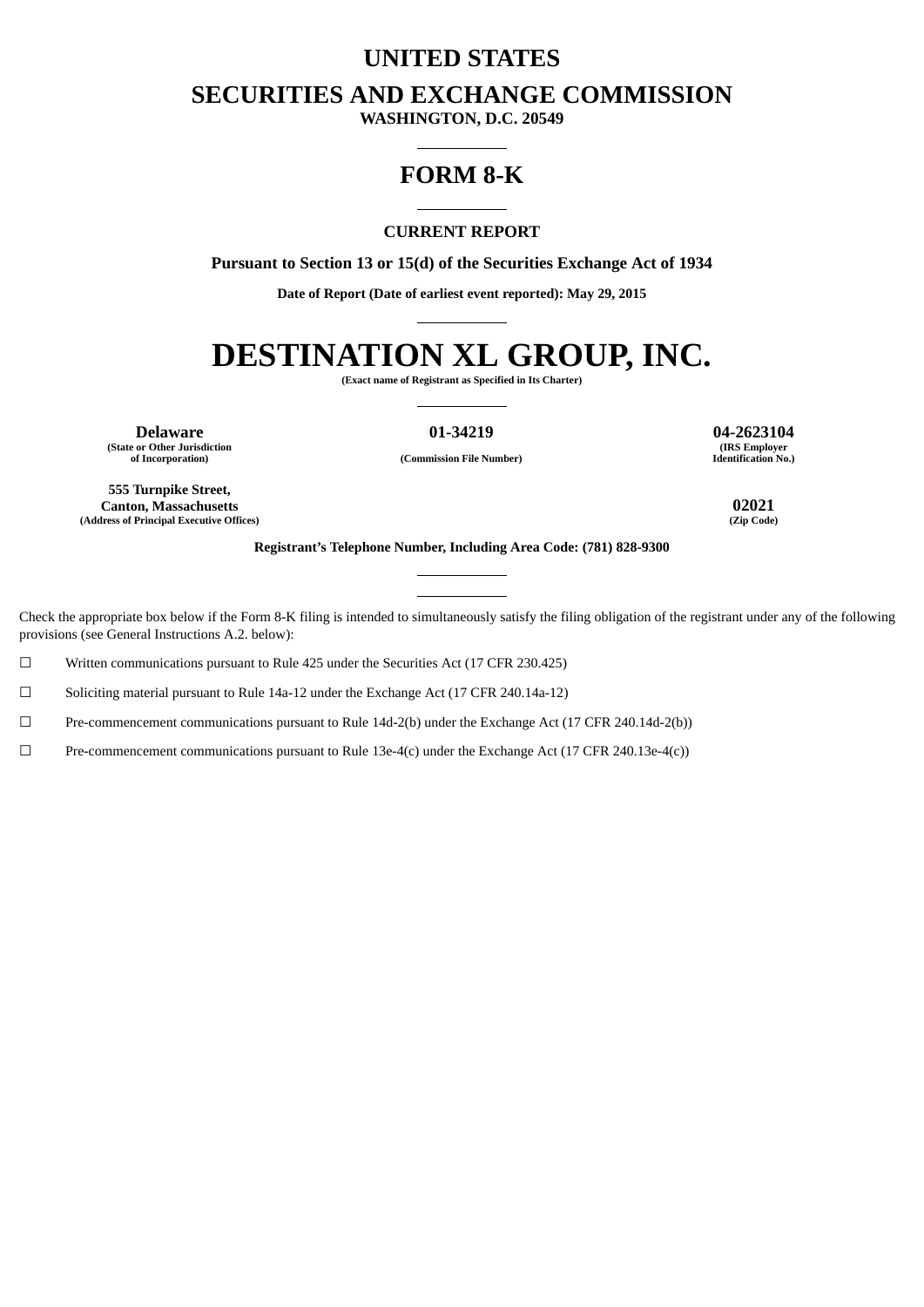# **Item 2.02 Results of Operations and Financial Condition.**

On May 29, 2015, Destination XL Group, Inc. (the "Company") issued a press release announcing the Company's operating results for the first quarter of fiscal 2015. A copy of this press release is attached hereto as Exhibit 99.1.

### **Item 9.01 Financial Statements and Exhibits.**

(d) Exhibits

Exhibit No. Description

99.1 Press release issued by Destination XL Group, Inc. on May 29, 2015 regarding operating results for the first quarter of fiscal year 2015.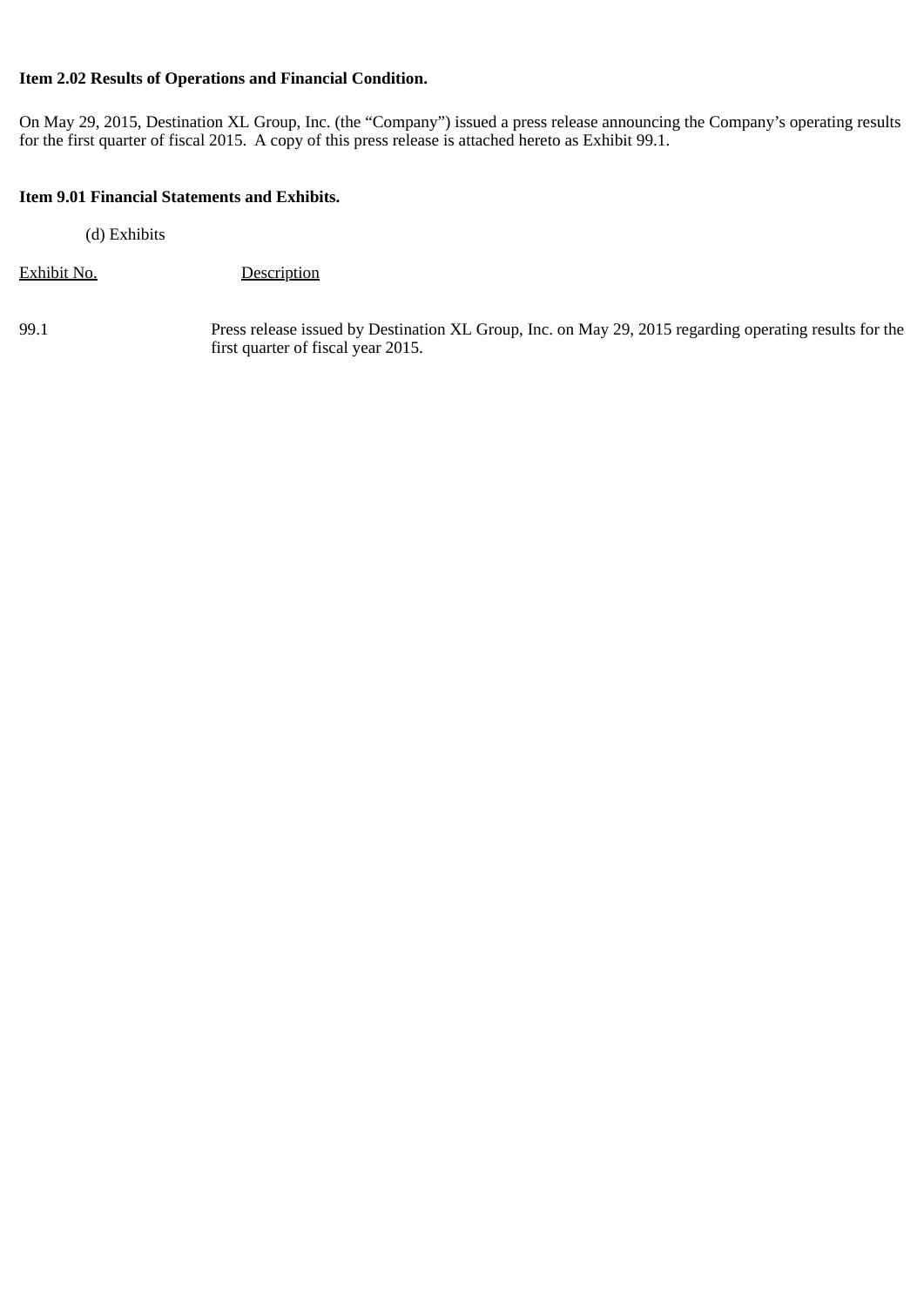#### **SIGNATURES**

Pursuant to the requirements of the Securities Exchange Act of 1934, the registrant has duly caused this report to be signed on its behalf by the undersigned hereunto duly authorized.

# DESTINATION XL GROUP, INC.

Date: May 29, 2015 **By:** By: */s/ Robert S. Molloy* 

**Robert S. Molloy Senior Vice President, General Counsel and Secretary**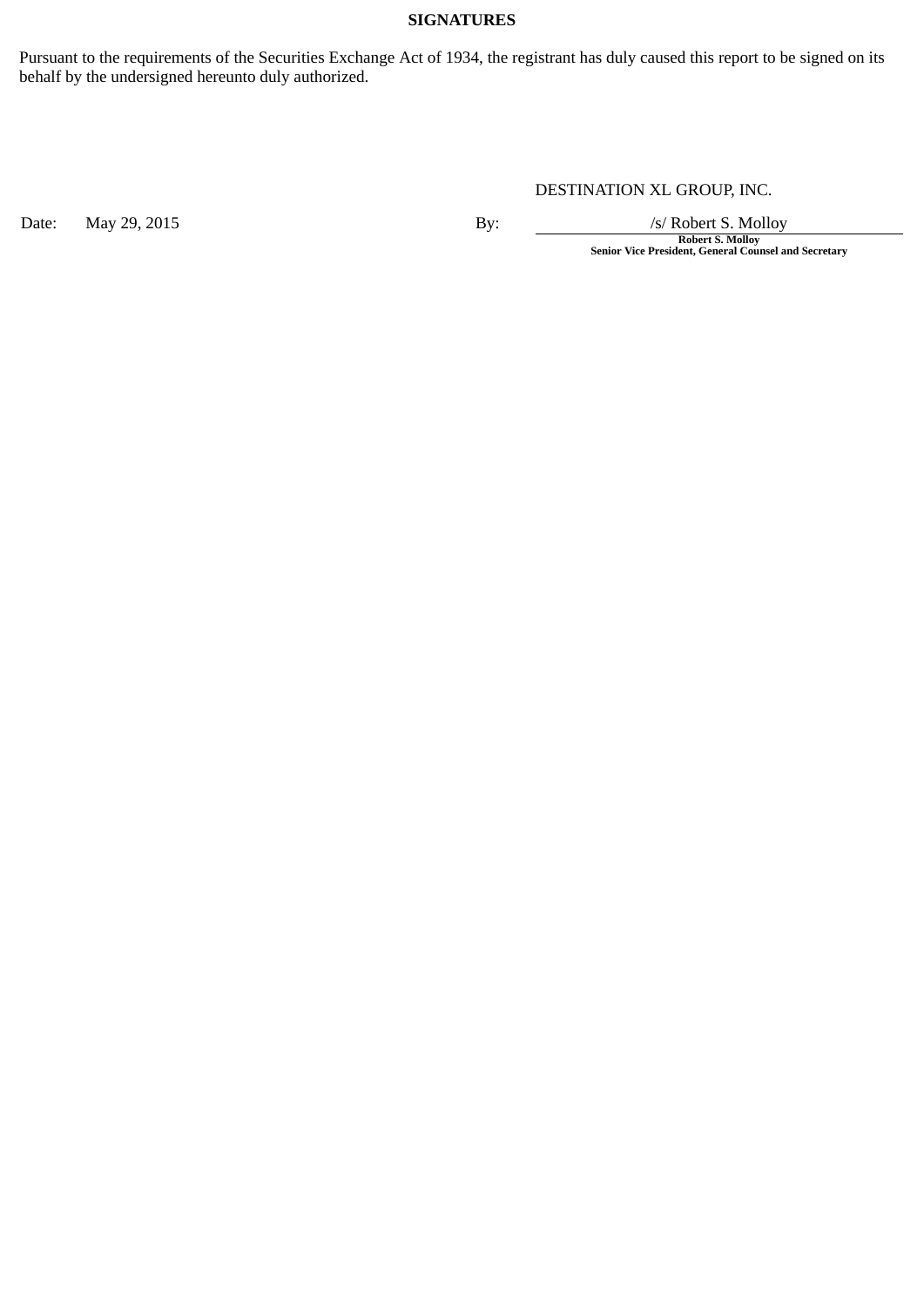

**CONTACT:** Jeff Unger Vice President Investor Relations (561) 482-9715

# **Destination XL Group, Inc. Reports First-Quarter 2015 Financial Results**

*+8.7% DXL Comparable Sales Increase, Building On +12.8% Comp Increase in First Quarter of 2014;*

#### *Company Affirms and Narrows Guidance for Fiscal 2015*

CANTON, Mass., May 29, 2015 – Destination XL Group, Inc. (NASDAQ: DXLG), the largest omni-channel specialty retailer of big and tall men's apparel, today reported operating results for the first quarter of fiscal 2015.

#### **First-Quarter Fiscal 2015 Highlights**

- Total comparable sales increased  $+5.5\%$  versus  $+3.4\%$  in prior-year quarter
- $104$  DXL retail stores, open at least 13 months, had an  $+8.7\%$  comparable sales increase on top of  $+12.8\%$  in the prior-year quarter
- · Operating income of \$0.2 million versus an operating loss of \$(2.9) million in the prior-year quarter
- EBITDA from continuing operations of \$6.8 million versus \$2.5 million in the prior-year quarter
- Sales per square foot for the DXL retail stores, on a rolling 12-month basis, were \$168 as compared with \$153 for the prior-year quarter

#### **Management Comments**

"The sales momentum that began in 2014 has continued into the first quarter of 2015," said President and CEO David Levin. "Our DXL retail stores delivered another strong quarter with a sales comp of 8.7% on top of 12.8% in the first quarter last year. We opened 13 new DXL stores in the first quarter of the year, and I'm very pleased to report that we outperformed our first-quarter sales plan despite the severe winter weather and difficult economic climate.

"We are also excited about our new spring advertising campaign, which began on NFL draft day with our new TV commercial on ESPN and continues through Father's Day in June. This flight represents the start of our third year with a national advertising presence on television, radio and digital media. The campaign continues to fuel the growth in our customer database, which leads to more DXL customer visits. "This is a transformative year for DXL as we continue to grow sales and gross margin dollars while beginning to see operating leverage in our

SG&A expenses. EBITDA for the first quarter was \$6.8 million, compared with \$2.5 million in the first quarter last year. We expect our performance to continue to accelerate over the next two years, with a sales goal of \$470 million and EBITDA goal of \$35 million for fiscal 2016," concluded Levin.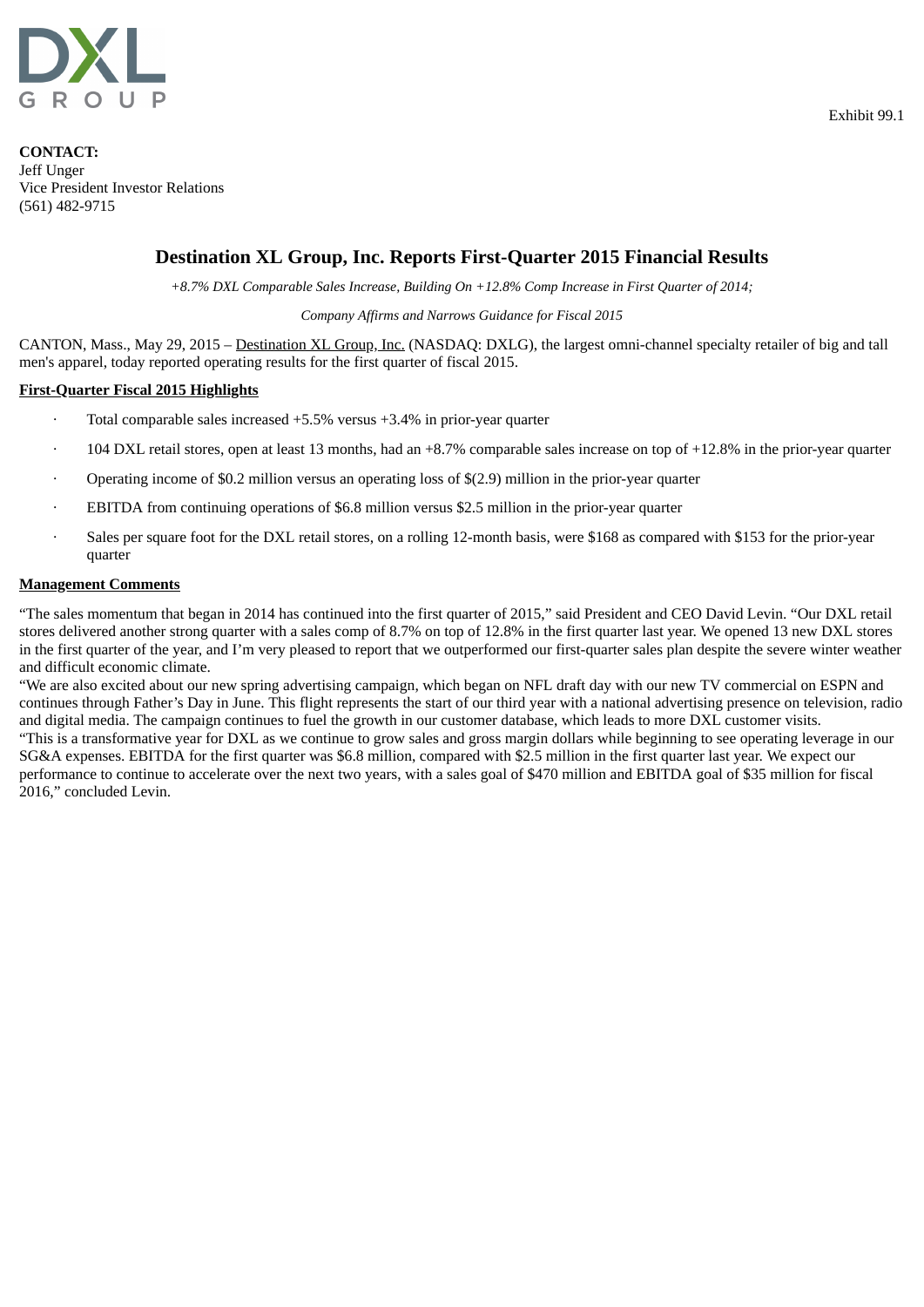#### **First-Quarter 2015 Results**

#### *Sales*

For the first quarter of fiscal 2015, total sales rose 8.0% to \$104.4 million from \$96.7 million in the first quarter of fiscal 2014. The increase of \$7.7 million in total sales was the result of an increase in sales at DXL stores of \$13.8 million. On a comparable basis, total transactions in the Company's DXL stores were up 6.6% over the prior-year first quarter. The Company is experiencing higher store traffic, as well as improved conversion of store traffic to top-line sales, both of which contributed to an overall increase in transactions.

#### *Gross Margin*

For the first quarter of fiscal 2015, gross margin, inclusive of occupancy costs, was 46.2%, compared with gross margin of 45.5% for the first quarter of fiscal 2014. The increase of 70 basis points was the result of a 70-basis-point improvement in occupancy costs as a percentage of total sales, primarily due to a favorable change in lease exit accruals of approximately 60 basis points.

#### *Selling, General & Administrative*

SG&A expenses for the first quarter of fiscal 2015 were 39.7% of sales, compared with 42.9% in the first quarter of fiscal 2014. On a dollar basis, SG&A expense was essentially unchanged from the same quarter a year ago. Increased payroll and supporting store expenses this quarter were offset by a \$1.7 million decrease in marketing expense largely due to the later start of the spring campaign.

#### *DXL Transition Costs*

The results for the first quarter of fiscal 2015 include DXL transition costs of approximately \$1.7 million. These transition costs include \$0.5 million of pre-opening occupancy costs and lease exit costs, \$1.1 million of SG&A expenses related to pre-opening payroll, training and store operations and \$0.1 million related to trademark amortization. Results for the first quarter of fiscal 2014 included DXL transition costs of approximately \$1.5 million.

#### *EBITDA from Continuing Operations (a Non-GAAP measure)*

Earnings before interest, taxes, depreciation and amortization (EBITDA) from continuing operations for the first quarter of fiscal 2015 were \$6.8 million, compared with \$2.5 million for the first quarter of fiscal 2014. The improvement was primarily driven by an increase in sales from the same quarter the prior year.

#### *Net Loss*

Net loss for the first quarter of fiscal 2015 was \$(0.6) million, or \$(0.01) per diluted share, compared with a net loss of \$(3.5) million, or \$(0.07) per diluted share, for the first quarter of fiscal 2014. On a non-GAAP basis, assuming a normalized tax rate of 40%, adjusted net loss for the first quarter of fiscal 2015 was \$(0.01) per diluted share, as compared with \$(0.04) per diluted share for the first quarter of fiscal 2014.

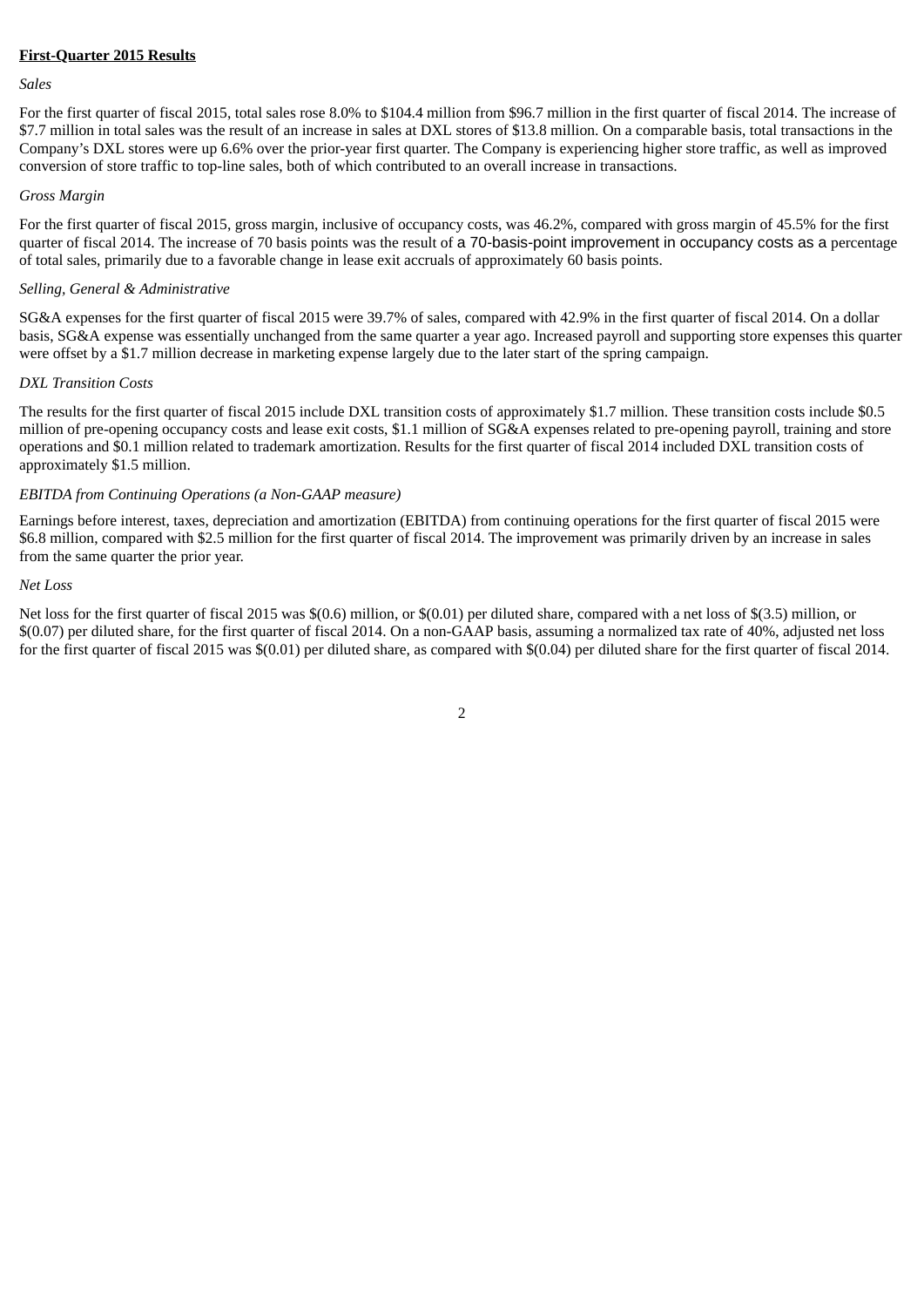#### *Cash Flow*

Cash flow used for operations for the first quarter of fiscal 2015 was \$(8.0) million, compared with cash flow used for operations of \$(13.9) million in the same quarter of fiscal 2014. After capital expenditures, free cash flow for the first quarter of fiscal 2015 improved by \$7.5 million to \$(17.5) million from \$(25.0) million for the first quarter of fiscal 2014.

Capital expenditures for the first quarter of fiscal 2015 were \$9.6 million, compared with \$11.1 million for the first quarter of the prior year. All capital expenditures are subject to ROIC ("Return on Invested Capital") hurdles.

#### *Non-GAAP measures*

EBITDA from continuing operations, adjusted loss per share and free cash flow are non-GAAP financial measures. Please see "Non-GAAP Measures" below and a reconciliation of these non-GAAP measures to the comparable GAAP measures that follows the table below.

#### *Balance Sheet & Liquidity*

At May 2, 2015, the Company had cash and cash equivalents of \$6.6 million. Total debt at May 2, 2015 consisted of \$40.1 million outstanding under the Company's credit facility, net of unamortized debt issuance costs, and approximately \$31.7 million outstanding under its term loan and equipment financing notes, net of unamortized debt issuance costs. At May 2, 2015, the Company had \$68.3 million of excess availability under its credit facility.

Inventory was \$123.8 million at May 2, 2015, compared with \$115.2 million at January 31, 2015 and \$114.2 million at May 3, 2014. The increase in inventory over both year end and last year's first quarter is due to an increase in total store square footage and the higher mix of branded product due to having more DXL stores open. Clearance inventory represented 8.2% of total inventory in the first quarter of 2015, compared with 9.7% of total inventory in the first quarter of 2014.

#### **Retail Store Information**

The following is a summary of the store count, with respective square footage by store concept:

|                           | Year End 2013 |         | Year End 2014 |         | At May 2, 2015 |         | Year End 2015E |         |  |
|---------------------------|---------------|---------|---------------|---------|----------------|---------|----------------|---------|--|
|                           | $#$ of        | Sq Ft.  | $#$ of        | Sq Ft.  | $#$ of         | Sq Ft.  | $#$ of         | Sq Ft.  |  |
|                           | <b>Stores</b> | (000's) | <b>Stores</b> | (000's) | <b>Stores</b>  | (000's) | <b>Stores</b>  | (000's) |  |
| DXL Retail                | 99            | 915     | 138           | 1,179   | 149            | 1,258   | 170            | 1,397   |  |
| <b>DXL Outlets</b>        |               |         |               | 12      | $\overline{4}$ | 23      | 10             | 51      |  |
| <b>CMXL Retail</b>        | 198           | 713     | 157           | 557     | 152            | 538     | 125            | 440     |  |
| <b>CMXL Outlets</b>       | 52            | 167     | 48            | 153     | 44             | 140     | 38             | 114     |  |
| <b>Rochester Clothing</b> | 10            | 88      | 8             | 74      | 8              | 74      |                | 56      |  |
| <b>Total</b>              | 359           | 1,883   | 353           | 1,975   | 357            | 2,033   | 348            | 2,058   |  |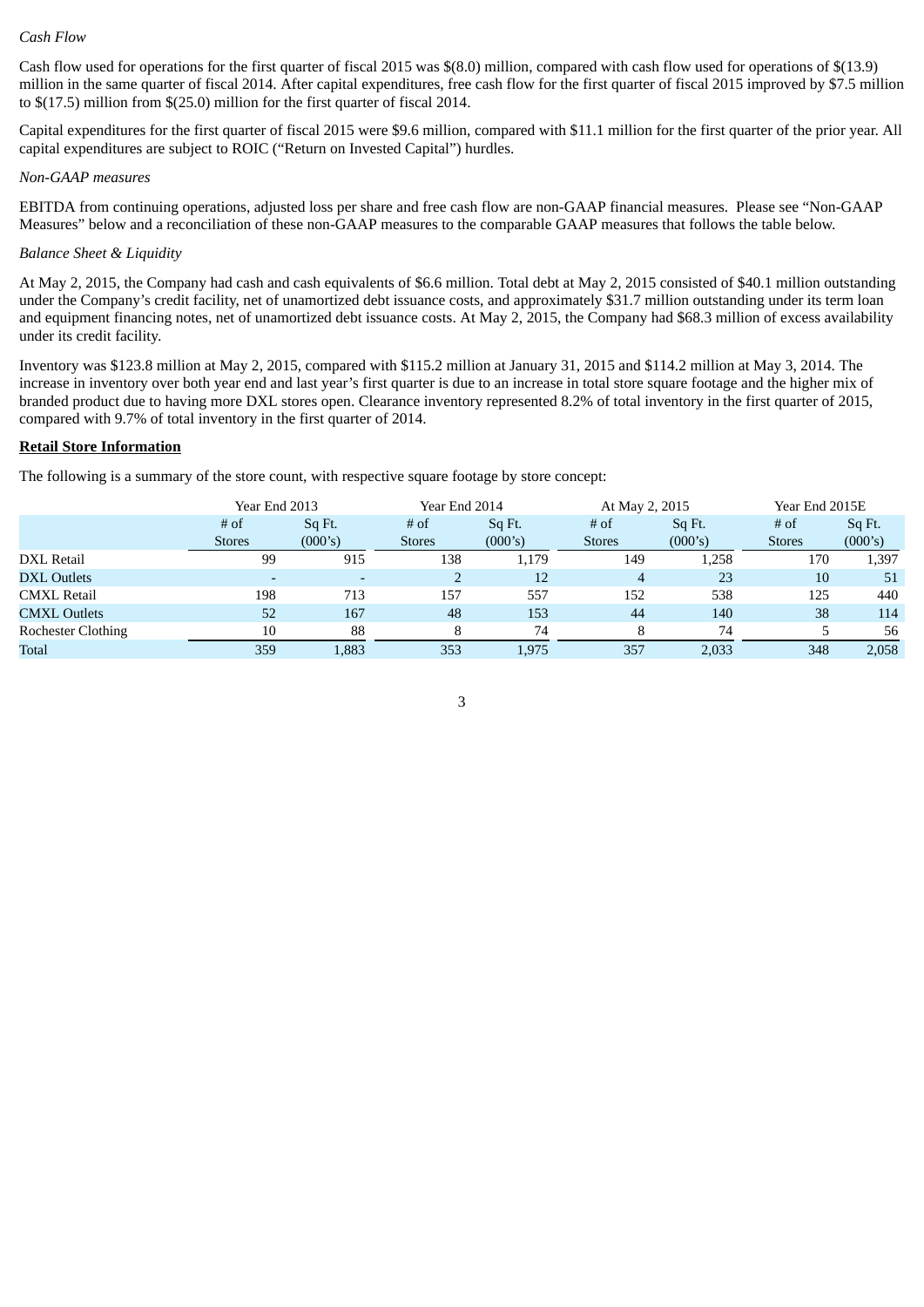#### **Fiscal 2015 Outlook**

The Company's current earnings guidance for fiscal 2015 is still within the original guidance previously provided; however, as a result of tightening its expectations of SG&A expenses, the Company has affirmed and narrowed its overall guidance. The Company expects:

- Total sales in the range of \$438.0 to \$443.0 million (unchanged).
- · A total comparable sales increase of approximately 5.6% (unchanged).
- Gross profit margin of approximately 45.9% (unchanged).
- · SG&A costs of approximately \$180.5 million (a decrease from \$181.5 million).
- · Depreciation and amortization expense of approximately \$28.5 million (unchanged).
- Interest expense of approximately \$3.8 million (unchanged).
- · EBITDA in the range of \$21.0 to \$23.0 million (a change from \$19.0 to \$23.0 million).
- Operating margin loss of between  $(1.7%)$  and  $(1.2%)$  (a change from  $(2.2%)$  and  $(1.2%)$ ).
- · A net loss of \$(0.20) to \$(0.23) per diluted shares (a change from S(0.20) to \$(0.27) per diluted share). On a non-GAAP basis, an adjusted net loss of  $\$(0.12)$  to  $\$(0.14)$  per diluted share (a change from  $\$(0.12)$  to  $\$(0.16)$  per diluted share). This guidance is presented on a non-GAAP basis for comparative purposes to fiscal 2014 earnings, assuming a normal tax benefit of approximately 40%. The Company expects to continue to provide a full valuation allowance against its deferred tax assets in fiscal 2015 and will not recognize any income tax benefit on its operating loss in fiscal 2015.
- · To open approximately 32 DXL retail and 8 DXL outlet stores and close approximately 42 Casual Male XL and 3 Rochester Clothing stores.
- · Capital expenditures, net of tenant allowances of \$6.0-\$7.0 million, of approximately \$30.0-\$32.0 million (a decrease from our original guidance of \$33.0 to \$35.0 million).
- · Borrowings at the end of fiscal 2015 in the range of \$72.0 to \$76.0 million consisting of \$45.3 to \$49.3 million under the credit facility, a term loan of approximately \$13.8 million, and equipment financing notes of approximately \$12.9 million. Free cash flow in the range of  $$(18.5)$  to  $$(22.5)$  million.

#### **Conference Call**

The Company will hold a conference call to review its financial results today, Friday, May 29, 2015 at 9:00 a.m. ET. To listen to the live webcast, visit the "Investor Relations" section of the Company's website. The live call also can be accessed by dialing: (888) 466-4462. Please reference conference ID: 9969221. An archived version of the webcast may be accessed by visiting the "Events" section of the Company's website for up to one year.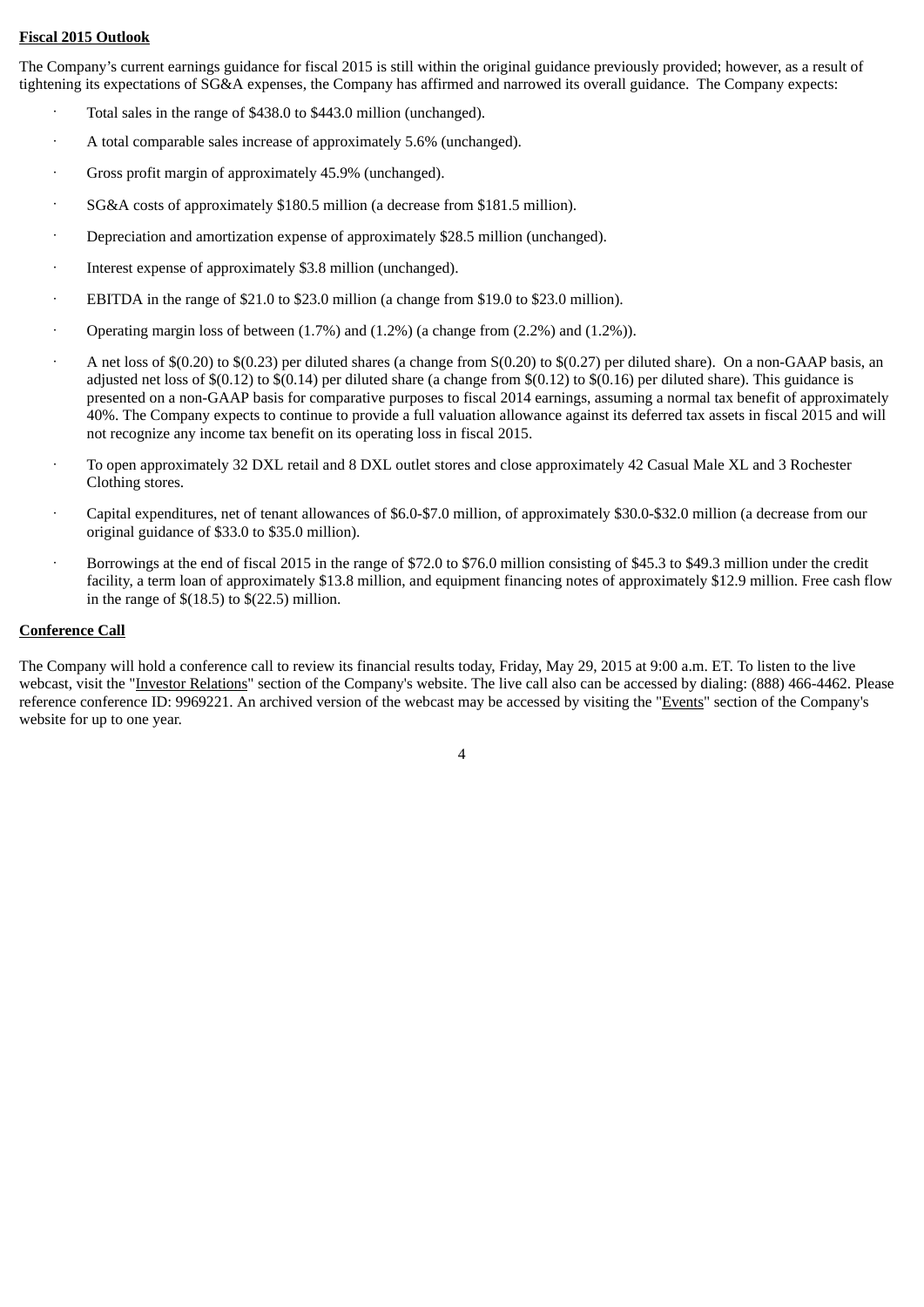During the conference call, the Company may discuss and answer questions concerning business and financial developments and trends. The Company's responses to questions, as well as other matters discussed during the conference call, may contain or constitute information that has not been disclosed previously.

#### **Non-GAAP Measures**

In addition to financial measures prepared in accordance with U.S. generally accepted accounting principles ("GAAP"), this press release refers to free cash flow, EBITDA from continuing operations and adjusted net loss per diluted share, The presentation of these non-GAAP measures is not in accordance with GAAP, and should not be considered superior to or as a substitute for net income (loss), earnings (loss) per diluted share, income (loss) from continuing operations or cash flows from operating activities or any other measure of performance derived in accordance with GAAP. In addition, all companies do not calculate non-GAAP financial measures in the same manner and, accordingly, the non-GAAP measures presented in this release may not be comparable to similar measures used by other companies. The Company believes the inclusion of these non-GAAP measures helps investors gain a better understanding of the Company's performance, especially when comparing such results to previous periods, and that they are useful as an additional means for investors to evaluate the Company's operating results, when reviewed in conjunction with the Company's GAAP financial statements.

The Company calculates free cash flow as cash flow from operating activities less capital expenditures and less discretionary store asset acquisitions, if applicable. EBITDA is calculated as earnings before interest, taxes, depreciation and amortization. EBITDA from continuing operations is calculated as EBITDA before discontinued operations. Adjusted net loss per diluted share has been adjusted for a normal tax rate, assuming 40%. Reconciliations of these non-GAAP measures to their comparable GAAP measures are provided in the tables below.

#### **About Destination XL Group, Inc.**

Destination XL Group, Inc. is the largest omni-channel specialty retailer of big & tall men's apparel with store locations throughout the United States and London, England. The retailer operates under five brands: Destination XL®, Casual Male XL, Rochester Clothing, ShoesXL and LivingXL. The Company also operates e-commerce sites at www.destinationxl.com and www.bigandtall.com. With more than 2,000 private label and name brand styles to choose from, big and tall customers are provided with a unique blend of wardrobe solutions not available at traditional retailers. The Company is headquartered in Canton, Massachusetts. For more information, please visit the Company's investor relations website: http://investor.destinationxl.com.

#### **Forward-Looking Statements**

Certain statements and information contained in this press release constitute forward-looking statements under the federal securities laws, including statements regarding the Company's expectations with respect to its projected sales and EBITDA for fiscal 2016 and cash flows, operating and aross profit margins, store counts, pace of store openings, costs, capital expenditures, borrowings, sales, EBITDA, profitability and earnings expectations for fiscal 2015. The discussion of forward-looking information requires mangaement of the Company to make certain *estimates and assumptions*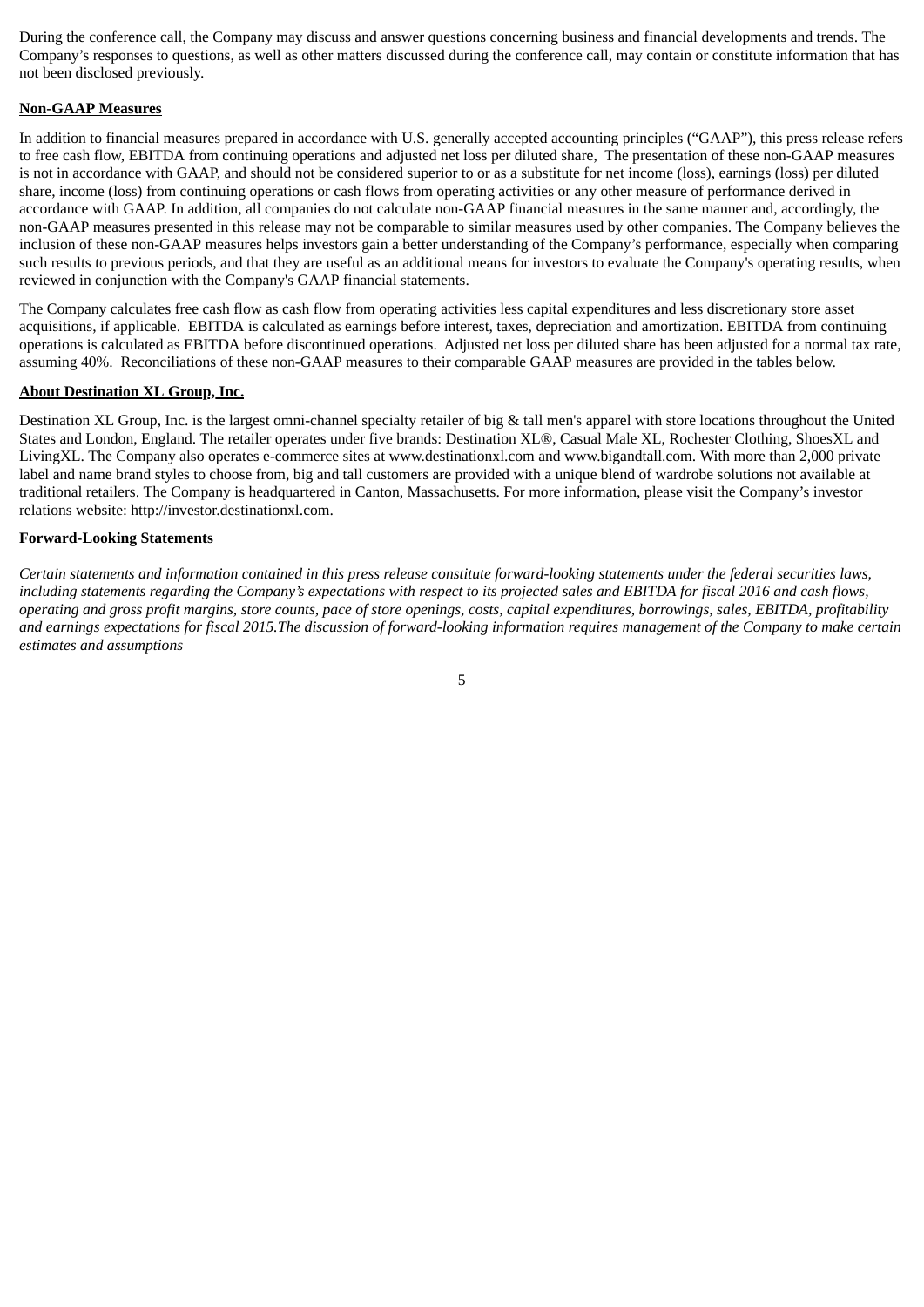regarding the Company's strategic direction and the effect of such plans on the Company's financial results. The Company's actual results and the implementation of its plans and operations may differ materially from forward-looking statements made by the Company. The Company encourages readers of forward-looking information concerning the Company to refer to its filings with the Securities and Exchange Commission, including without limitation, its Annual Report on Form 10-K filed on March 25, 2015, that set forth certain risks and uncertainties that may have an impact on future results and direction of the Company, including risks relating to the Company's execution of its DXL strategy and ability to grow its market share, its ability to predict customer tastes and fashion trends, its ability to forecast sales growth *trends and its ability to compete successfully in the United States men's big and tall apparel market.*

Forward-looking statements contained in this press release speak only as of the date of this release. Subsequent events or circumstances occurring after such date may render these statements incomplete or out of date. The Company undertakes no obligation and expressly *disclaims any duty to update such statements.*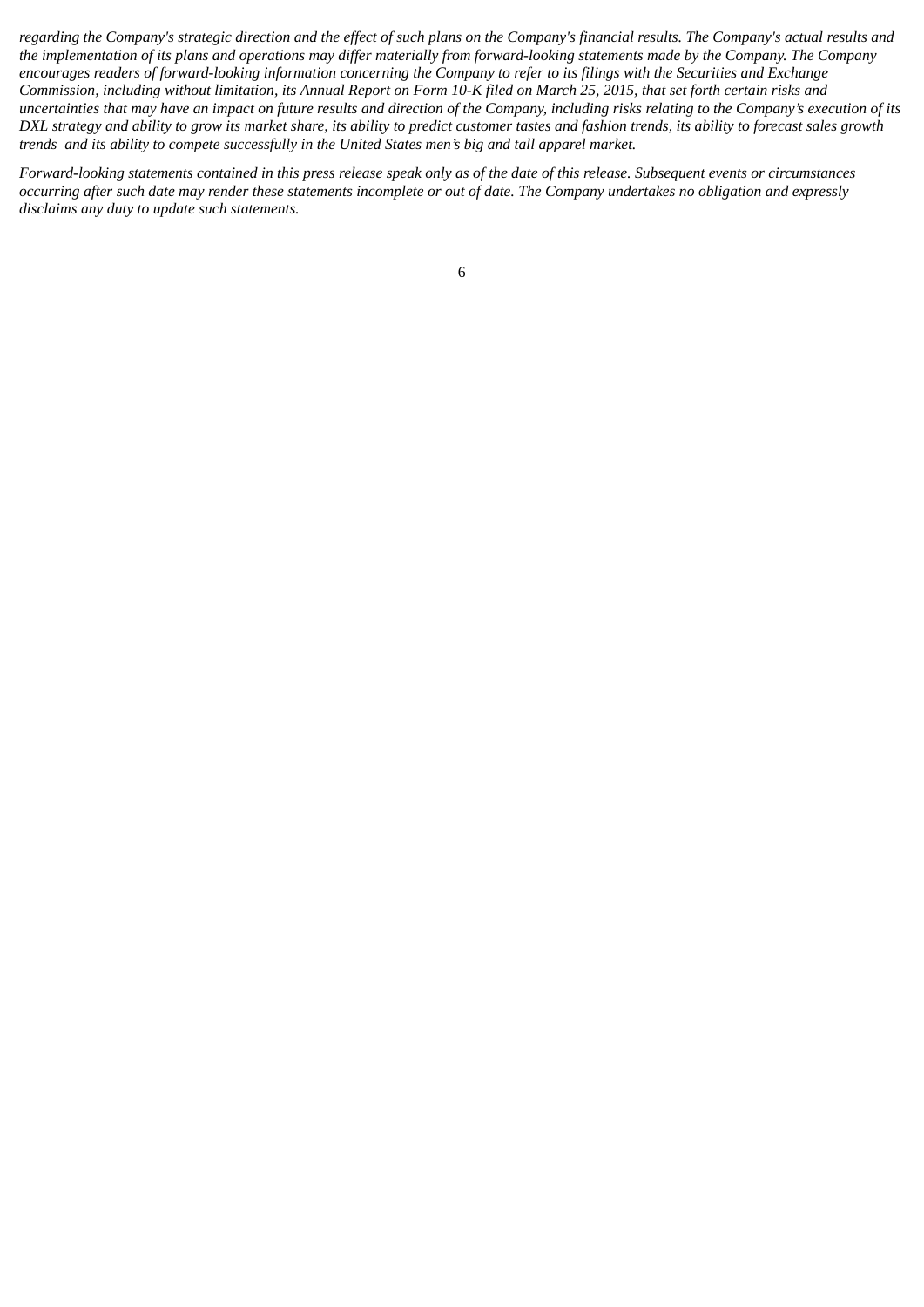#### DESTINATION XL GROUP, INC. CONSOLIDATED STATEMENTS OF OPERATIONS (In thousands, except per share data) (unaudited)

|                                                                   | For the three months ended |                |             |  |  |
|-------------------------------------------------------------------|----------------------------|----------------|-------------|--|--|
|                                                                   | May 2, 2015                |                | May 3, 2014 |  |  |
| <b>Sales</b>                                                      | \$<br>104,405              | \$             | 96,659      |  |  |
| Cost of goods sold including occupancy                            | 56,166                     |                | 52,721      |  |  |
| Gross profit                                                      | 48,239                     |                | 43,938      |  |  |
| Expenses:                                                         |                            |                |             |  |  |
| Selling, general and administrative                               | 41,469                     |                | 41,447      |  |  |
| Depreciation and amortization                                     | 6,522                      |                | 5,430       |  |  |
| Total expenses                                                    | 47,991                     |                | 46,877      |  |  |
| Operating income (loss)                                           | 248                        |                | (2,939)     |  |  |
|                                                                   |                            |                |             |  |  |
| Interest expense, net                                             | (761)                      |                | (411)       |  |  |
| Loss from continuing operations before provision for income taxes | (513)                      |                | (3,350)     |  |  |
| Provision for income taxes                                        | 61                         |                | 47          |  |  |
| Loss from continuing operations                                   | (574)                      |                | (3, 397)    |  |  |
| Loss from discontinued operations                                 |                            |                | (139)       |  |  |
| Net loss                                                          | \$<br>(574)                | \$             | (3,536)     |  |  |
| Net loss per share -basic and diluted:                            |                            |                |             |  |  |
| Loss from continuing operations                                   |                            |                |             |  |  |
|                                                                   | \$<br>(0.01)               | \$             | (0.07)      |  |  |
| Loss from discontinued operations                                 | \$                         | $\mathfrak{F}$ |             |  |  |
| Net loss per share -basic and diluted:                            | \$<br>(0.01)               | \$             | (0.07)      |  |  |
| Weighted-average number of common shares outstanding:             |                            |                |             |  |  |
| <b>Basic</b>                                                      | 49,019                     |                | 48,656      |  |  |
| Diluted                                                           | 49,019                     |                | 48,656      |  |  |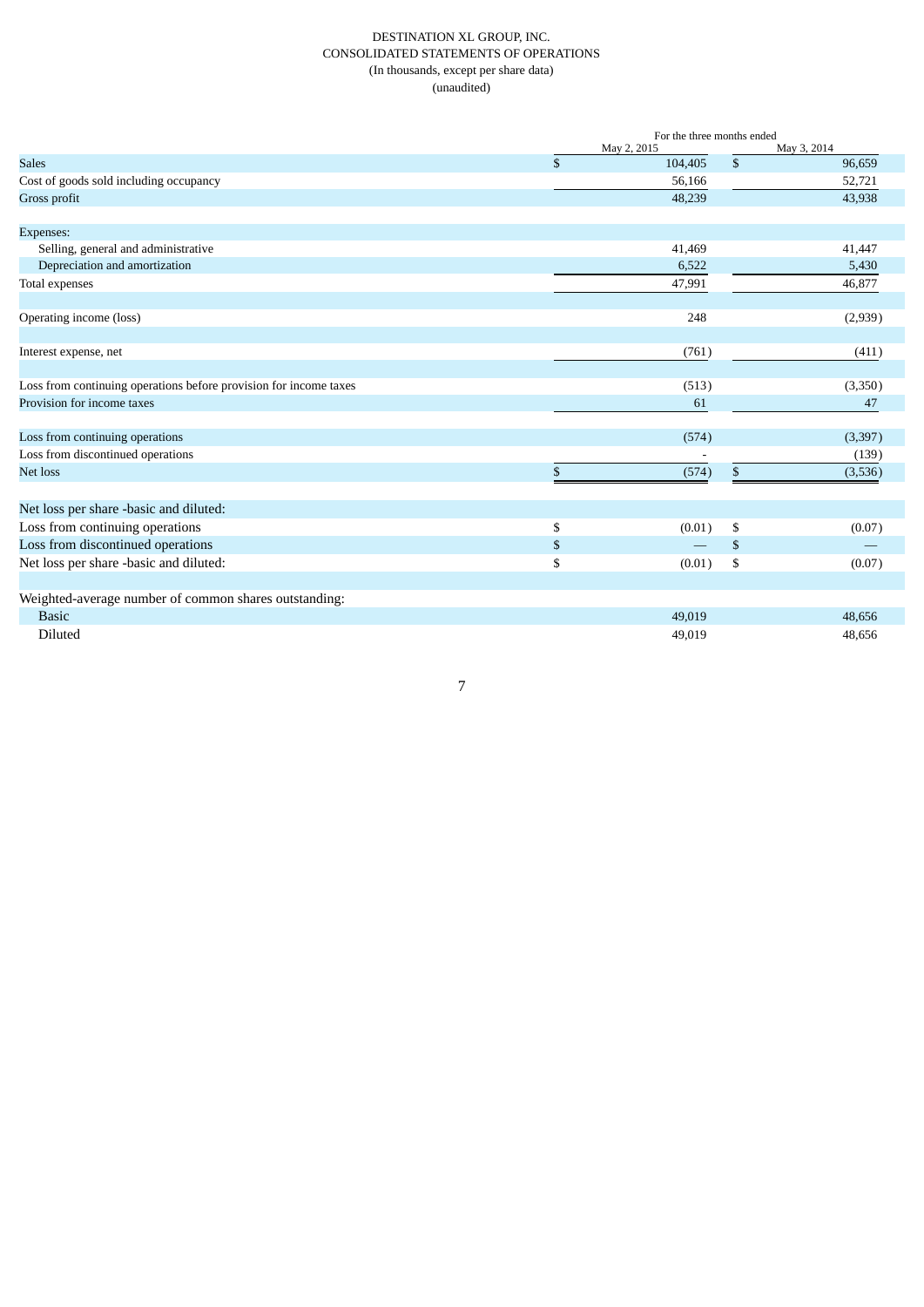#### DESTINATION XL GROUP, INC. CONSOLIDATED BALANCE SHEETS May 2, 2015, January 31, 2015 and May 3, 2014 (In thousands) (unaudited)

|                                                          |    | May 2,<br>2015 |      | January 31,<br>2015 | May 3,<br>2014 |         |
|----------------------------------------------------------|----|----------------|------|---------------------|----------------|---------|
| <b>ASSETS</b>                                            |    |                |      |                     |                |         |
|                                                          |    |                |      |                     |                |         |
| Cash and cash equivalents                                | \$ | 6,553          | - \$ | 4,586               | -S             | 5,640   |
| <b>Inventories</b>                                       |    | 123,772        |      | 115,220             |                | 114,154 |
| Other current assets                                     |    | 16,174         |      | 12,532              |                | 16,822  |
| Property and equipment, net                              |    | 123,888        |      | 120,328             |                | 107,106 |
| Intangible assets                                        |    | 3,139          |      | 3,308               |                | 4,082   |
| Other assets                                             |    | 3,848          |      | 3,907               |                | 2,852   |
| Total assets                                             |    | 277,374        |      | 259,881             |                | 250,656 |
| LIABILITIES AND STOCKHOLDERS' EQUITY                     |    |                |      |                     |                |         |
|                                                          |    |                |      |                     |                |         |
| Accounts payable, accrued expenses and other liabilities | \$ | 96,939         | -\$  | 99,049              | \$             | 79,768  |
| Long-term debt                                           |    | 31,675         |      | 33,506              |                | 22,437  |
| Borrowings under credit facility                         |    | 40,143         |      | 18,817              |                | 28,769  |
| Deferred gain on sale-leaseback                          |    | 15,753         |      | 16,119              |                | 17,218  |
| Stockholders' equity                                     |    | 92,864         |      | 92,390              |                | 102,464 |
| Total liabilities and stockholders' equity               |    | 277,374        | \$   | 259,881             | \$             | 250,656 |